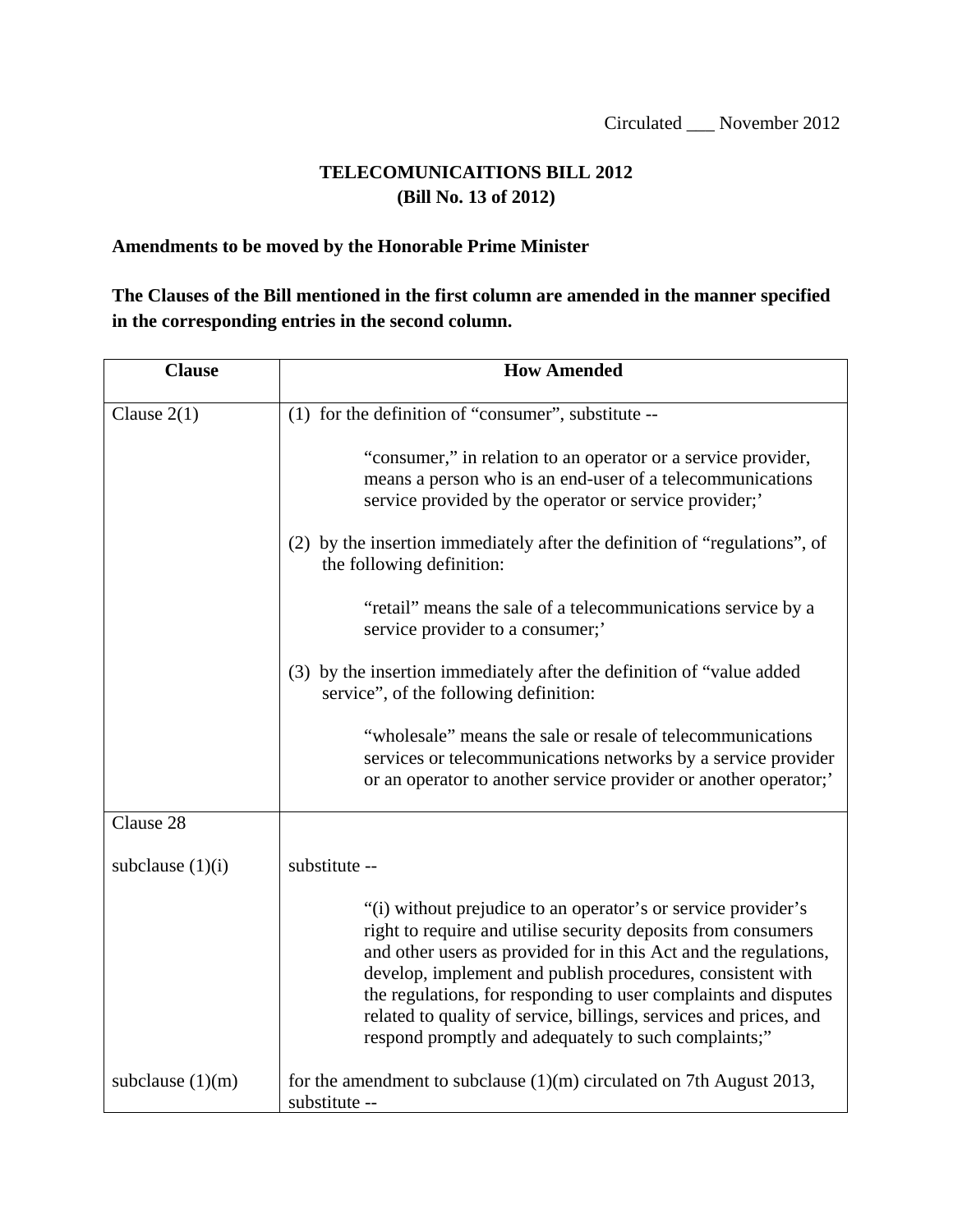|                    | "(m) refrain from impairing or terminating the<br>interconnection, access or telecommunications services<br>provided to another operator or service provider, or the access<br>to facilities granted to another operator or service provider or a<br>public utility, and from ceasing to perform an agreement for<br>interconnection or access, during a dispute, without the prior<br>written approval of the Commission, except that the operator<br>or service provider may --<br>(i) in respect of a billing dispute, collect from such other |
|--------------------|---------------------------------------------------------------------------------------------------------------------------------------------------------------------------------------------------------------------------------------------------------------------------------------------------------------------------------------------------------------------------------------------------------------------------------------------------------------------------------------------------------------------------------------------------|
|                    | operator or service provider, or from such public utility,<br>amounts that are not in dispute; and                                                                                                                                                                                                                                                                                                                                                                                                                                                |
|                    | (ii) require such other operator or service provider to<br>provide, during the dispute, any security for the<br>performance of an agreement for interconnection, access<br>or telecommunications services that is provided for in<br>such agreement;"                                                                                                                                                                                                                                                                                             |
| subclause $(1)(s)$ | for the amendment to subclause $(1)(s)$ circulated on 7 August 2013,<br>substitute --                                                                                                                                                                                                                                                                                                                                                                                                                                                             |
|                    | "(s) in the case of a dominant or jointly dominant operator or<br>service provider, not cease operating any public<br>telecommunications network or providing any public<br>telecommunications service authorised in its licence, or<br>deprogramme or dispose of any facility or other asset where<br>such deprogramming or disposal would affect access or<br>operation of such public telecommunications network or<br>provision of such public telecommunications service, without<br>the prior written consent of the Minister:              |
|                    | Provided that, upon one year's written notice to the<br>Minister issued subsequent to the date that is two years<br>after the appointed day, a dominant or jointly dominant<br>operator or service provider may cease operating a public<br>telecommunications network or providing a public<br>telecommunications service authorised in its licence;                                                                                                                                                                                             |
|                    | Provided further that, during the first three months after a<br>dominant or jointly dominant operator or service provider<br>has issued a notice to the Minister under the previous<br>proviso, such operator or service provider shall provide<br>the Minister with a written justification for its planned                                                                                                                                                                                                                                      |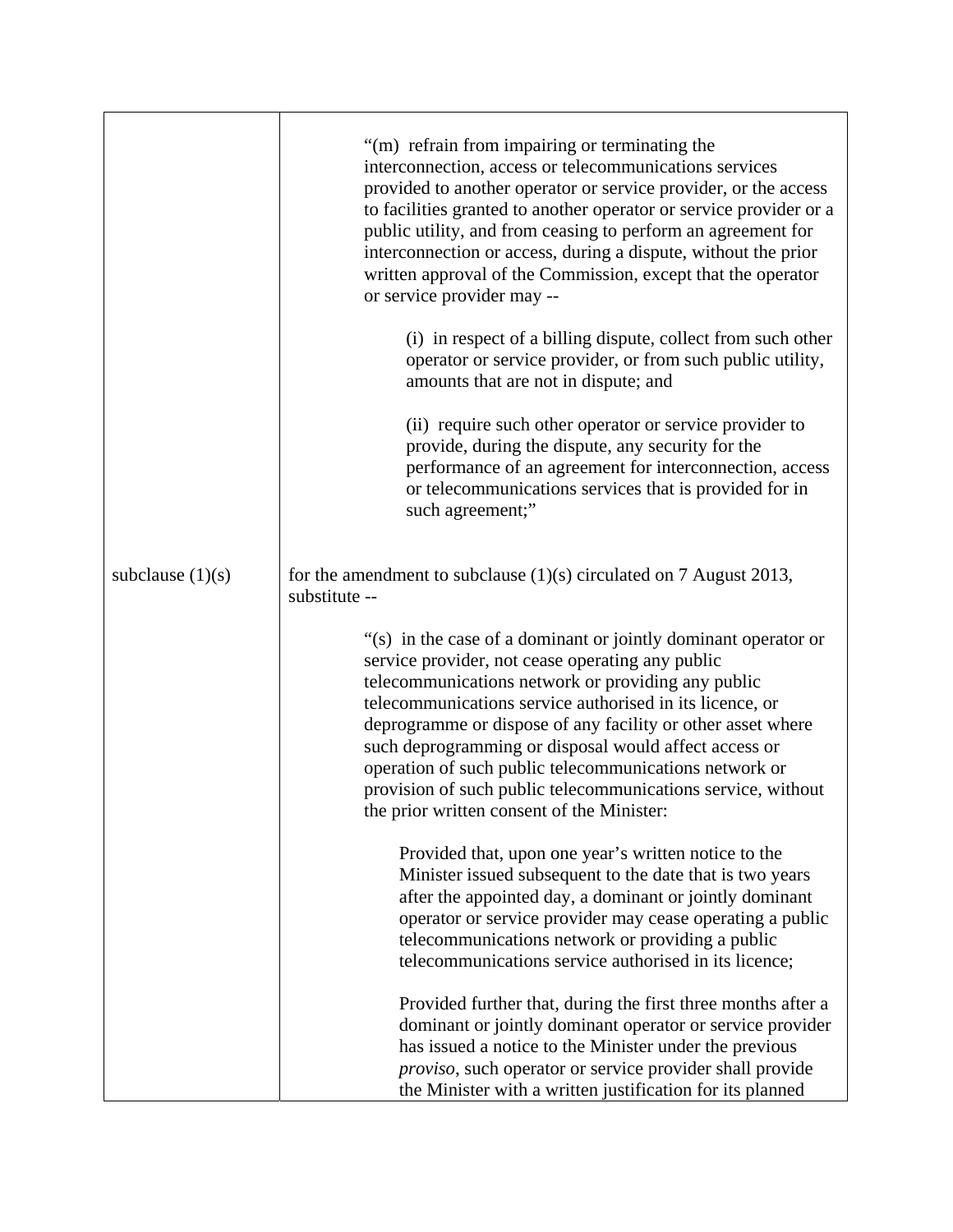|                              | cessation of the operation of such public<br>telecommunications network or the provision of such<br>public telecommunications service, and during the three<br>months following such operator's or service provider's<br>provision of such written justification, the Minister shall<br>schedule a public hearing at which the operator or service<br>provider shall explain its justification to the public; and<br>Provided that this subsection (s) shall not apply to the<br>disposal of assets in the ordinary course of the operator's<br>or service provider's maintenance, replacement or<br>upgrading of its public telecommunications network or<br>public telecommunications services." |
|------------------------------|----------------------------------------------------------------------------------------------------------------------------------------------------------------------------------------------------------------------------------------------------------------------------------------------------------------------------------------------------------------------------------------------------------------------------------------------------------------------------------------------------------------------------------------------------------------------------------------------------------------------------------------------------------------------------------------------------|
| Clause 29                    | by the substitution for the word "users" of the word "consumers".                                                                                                                                                                                                                                                                                                                                                                                                                                                                                                                                                                                                                                  |
| subclause $(2)$<br>Clause 38 | $\overline{(1)}$ by the substitution for subclause (8) of the following --                                                                                                                                                                                                                                                                                                                                                                                                                                                                                                                                                                                                                         |
|                              | "(8) The pricing provisions of this Part and Part VI shall apply<br>to wholesale prices and to retail prices for telecommunications networks,<br>telecommunications services, facilities, interconnection and access:<br>Provided that wholesale prices shall be those prices<br>agreed between service providers and operators, as the<br>case may be, and the Commission shall set such<br>wholesale prices only in the event of a dispute between<br>such service providers and operators regarding such<br>wholesale prices;                                                                                                                                                                   |
|                              | Provided further that every service provider and operator<br>shall submit to the Commission for prompt resolution, in<br>accordance with the procedures provided for in this Act<br>and the regulations, any dispute that may arise between<br>itself and any other service provider or operator relating<br>to the wholesale price for any telecommunications<br>service or telecommunications network; and<br>Provided further that service providers and operators that<br>are able to reach agreement on wholesale prices shall<br>promptly submit to the Commission a copy of any<br>agreement or other arrangement between them with<br>regard to such prices."                              |
|                              | (2) by the insertion immediately after subclause (8) of the following as<br>subclause $(9)$ --                                                                                                                                                                                                                                                                                                                                                                                                                                                                                                                                                                                                     |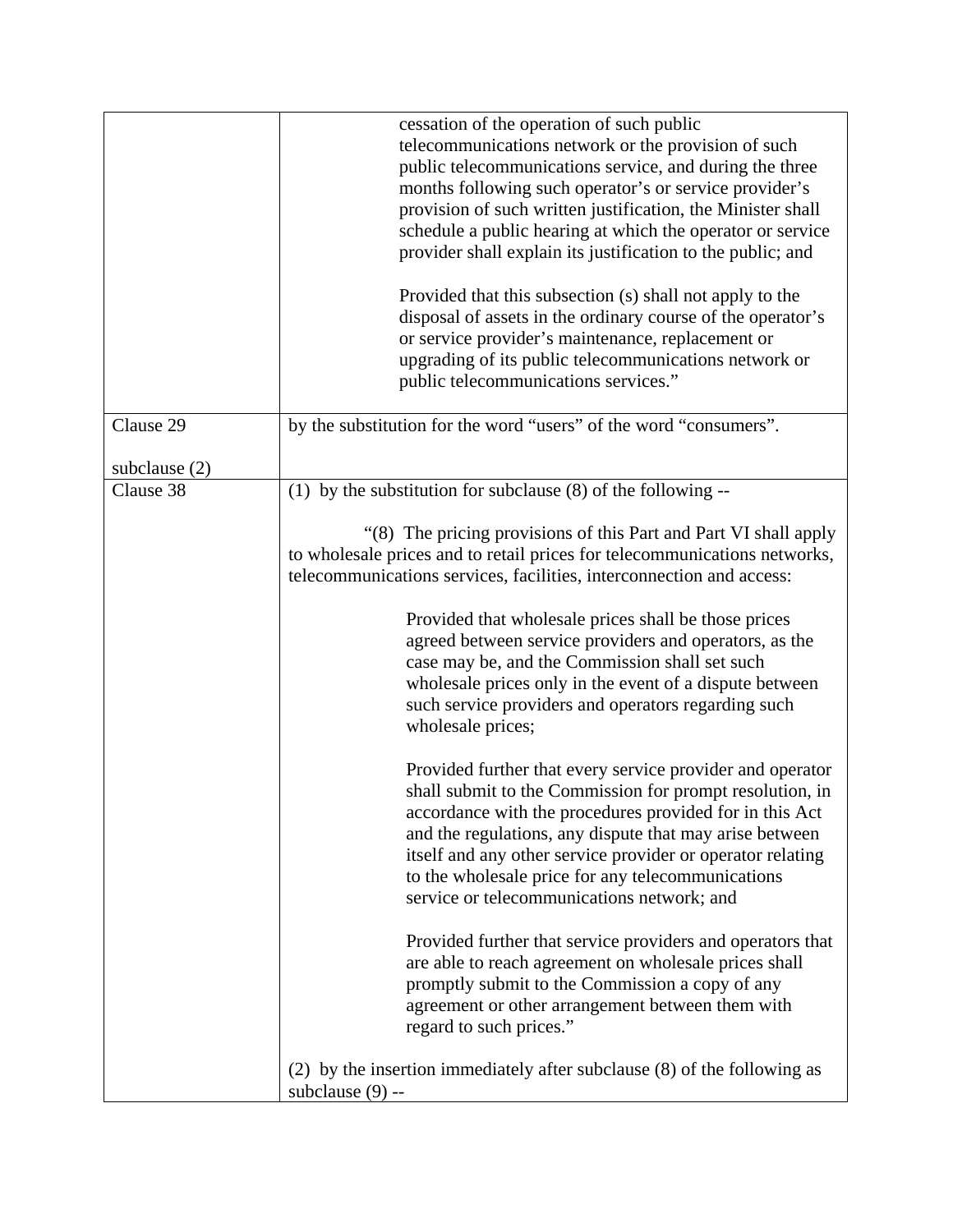| Clause 40       | "(9) The Commission shall maintain the confidentiality of --<br>(i) retail prices until such prices go into effect in<br>accordance with the regulations or that are not subjected<br>to a price regulation regime; and<br>(ii) wholesale prices that are not the subject of a dispute<br>resolution procedure by the Commission."<br>substitute --        |
|-----------------|------------------------------------------------------------------------------------------------------------------------------------------------------------------------------------------------------------------------------------------------------------------------------------------------------------------------------------------------------------|
|                 |                                                                                                                                                                                                                                                                                                                                                            |
| subclause $(4)$ | "(4) The provisions of section $38(5)$ shall <i>mutatis mutandis</i><br>apply to the procedure that shall be followed by the Commission in<br>determining that a telecommunications undertaking is dominant, or has<br>lost its dominance, with respect to a telecommunications network, a<br>telecommunications service, a type of facility, or a market: |
|                 | Provided that the Commission shall make a decision on<br>whether a telecommunications undertaking is dominant,<br>or has lost its dominance, within one year of the<br>submission of an application by such telecommunications<br>undertaking under subsection (3), on the basis of the<br>information then in the possession of the Commission."          |
| Clause 43       | substitute --                                                                                                                                                                                                                                                                                                                                              |
| subclause $(2)$ | "(2) The public telecommunications networks and public<br>telecommunications services referred to in subsection (1) shall include, at<br>a minimum --                                                                                                                                                                                                      |
|                 | (a) universal access to a high quality public telephone<br>service, including, as may be further provided for in the<br>regulations, free on-line or printed telephone directories<br>for consumers of such services and operator directory<br>assistance;                                                                                                 |
|                 | (b) twenty-four hour free access to emergency<br>telecommunications; and                                                                                                                                                                                                                                                                                   |
|                 | (c) as the Minister may specify, special arrangements for<br>persons who are blind or otherwise differently-abled:                                                                                                                                                                                                                                         |
|                 | Provided that no service provider shall be required, as a<br>condition of its authorisation to provide public<br>telecommunications services, to publish a free printed                                                                                                                                                                                    |